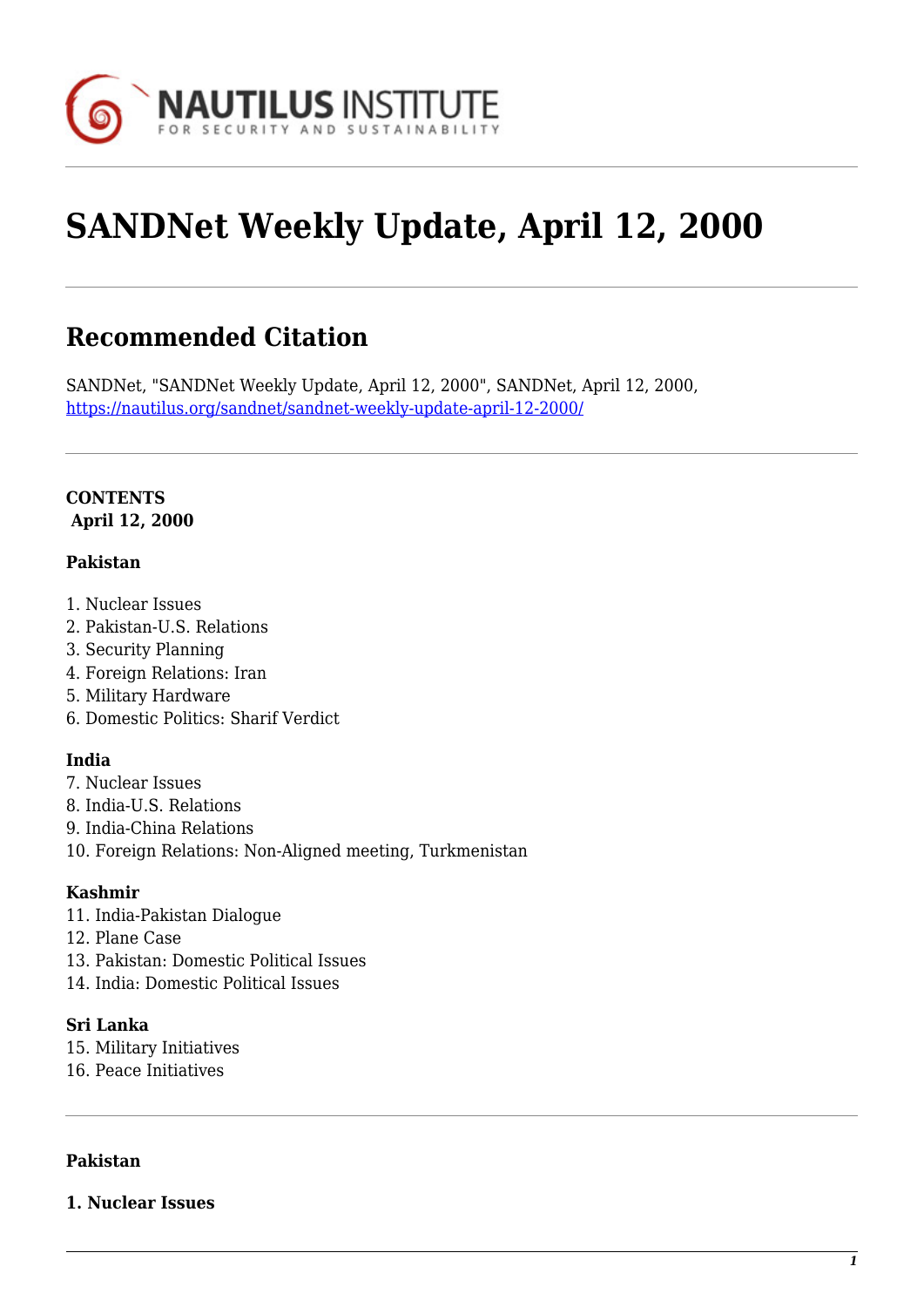The U.S. Commerce Department has redesignated Pakistan's uranium enrichment plant at Gadwal as a "government entity," rather than "military entity." The change will allow some additional imports from the U.S.

Last week, Uzbeckistan customs officials seized 10 Pakistan-bound containers filled with "radioactive substances." A Pakistan foreign ministry official denied involvement with the shipment. Kazakhstan, the country of origin, claimed that the containers' contents were not radioactive.

Analysis: Using U.S. cost data as a starting point, Farrukh Saleem (in The News) estimates that Pakistan must have spent US\$4.2 billion annually for two decades to develop its nuclear and missile technologies.

#### **2. Pakistan-U.S. Relations**

Louie Freeh, director of the U.S. FBI, visited Pakistan on April 6 and spoke briefly with Chief Executive Pervez Musharraf.

### **3. Security Planning**

Pakistan engaged the Afghan terrorist issue in two ways: Pakistani police arrested two men who allegedly collaborate with Osama bin Laden, and Pakistani diplomats asked the Taliban government to close down "terrorist training camps." At the same time, the United Nations Security Council threatened to impose more sanctions against Afghanistan if the Taliban government does not hand over Osama bin Laden to the U.S.

### **4. Foreign Relations: Iran**

Iranian Deputy Foreign Minister Mohsen Aminzadeh met Pakistani Foreign Minister Abdul Sattar in Islamabad on April 4. Both sides agreed to cooperate regarding stability in Afghanistan, increased bilateral trade, and control of narcotics trafficking in the region.

#### **5. Military Hardware**

Pakistan officially announced its "Shaheen-II," a medium-range (2500 km) ballistic missile that can carry a 1000 kg payload.

# **6. Domestic Politics: Sharif Verdict**

Former Prime Minister Nawaz Sharif was convicted of conspiracy to hijack an airplane. He was sentenced to life imprisonment. The newspaper "Dawn" provided a comprehensive chronology of the case. "The News" summarized the arguments of the prosecution and defense. The Indian government did not comment on the verdict.

#### **India**

#### **7. Nuclear Issues**

John Holum, a senior advisor to U.S. President Bill Clinton, argued that "very strong sanctions" continue to be imposed on India and Pakistan and that these sanctions will remain until these countries sign the nuclear nonproliferation treaty (NPT). Brahma Chellaney anticipates little progress at the mid-April NPT review conference to be held in New York because neither nuclear powers nor non-nuclear powers have clear incentives to conform to the treaty's expectations. The Times of India argues that U.S. credibility on nuclear issues is compromised both because it continues to maintain a nuclear arsenal that is twice as large as allowed under the START-II treaty and because the Clinton administration has not punished China and Pakistan for their nuclear collaboration. [On March 24, the U.S. CIA director testified that the Clinton administration has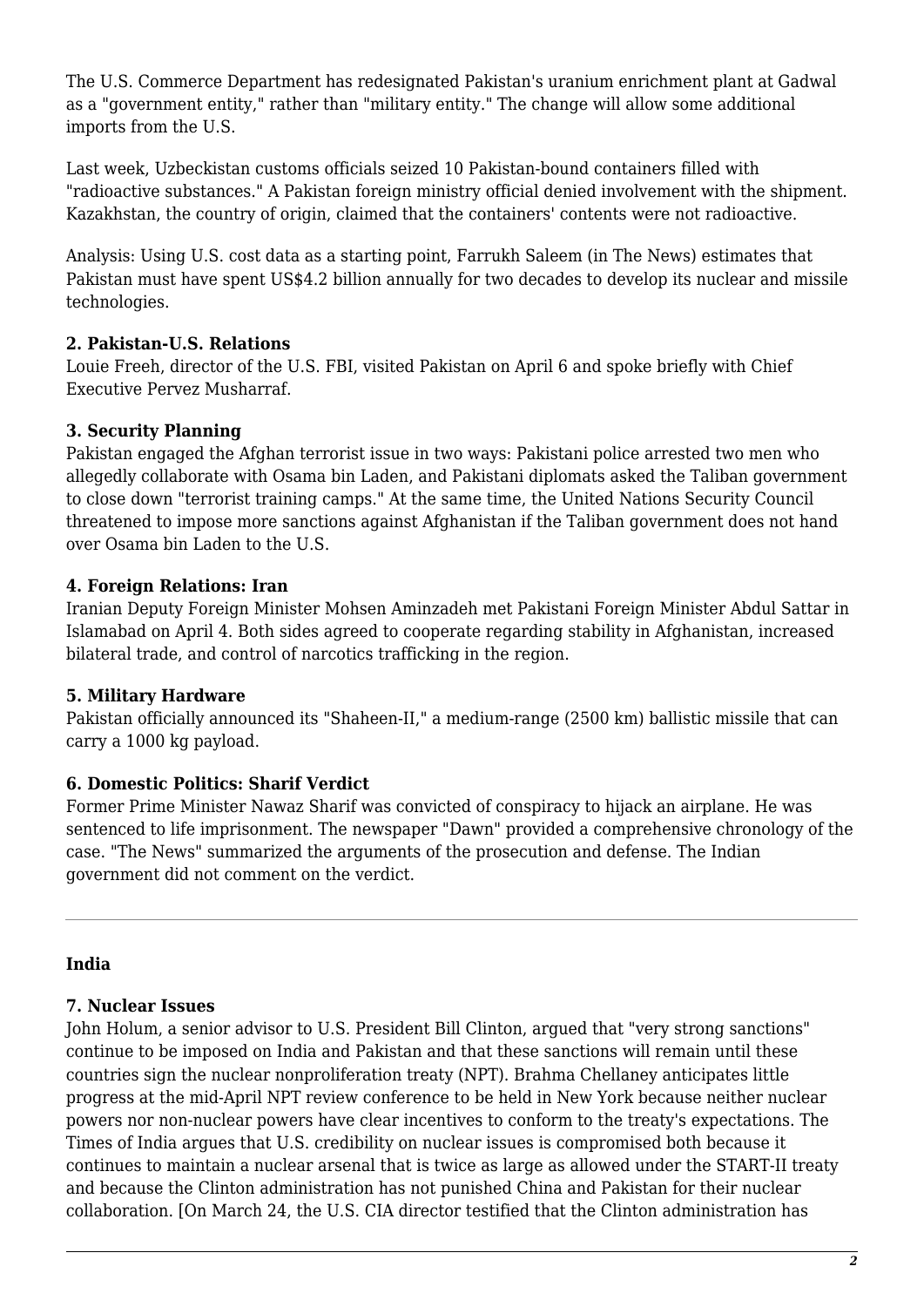known of this collaboration since 1994.]

#### **8. India-U.S. Relations**

"Frontline" includes ten analyses of the Clinton visit. U.S. FBI director Louis Freeh arrived in New Delhi to deepen India-U.S. cooperation in the areas of international terrorism and organized crime. He formalized arrangements for setting up an FBI office in the U.S. embassy in Delhi and offered the FBI's "active assistance" in India's investigation of the December 1999 Indian Airlines hijacking.

Richard Celeste, U.S. Ambassador to India, stated that the U.S. is "prepared to give India serious consideration for permanent membership of the Security Council."

#### **9. India-China Relations**

China objected to the Dalai Lama's proposed visit to Taiwan. Chinese Foreign Ministry spokesperson Sun Yuxi said "The political purpose of his visit is obvious. We have always stressed that both Tibet and Taiwan are inalienable parts of Chinese territory. We are opposed to any attempt by any person to conduct political activities to split the motherland and undermine national harmony."

### **10. Foreign Relations: Non-Aligned meeting, Turkmenistan**

Ministerial-level leaders of 115 non-aligned movement countries met in Columbia on April 9-10. Following a proposal by Indian External Affairs Minister Jaswant Singh, the convention approved a resolution that would ban all countries whose leaders came to power by force. The ban must be passed at the NAM summit meeting, scheduled for June 2001 in Dhaka.

C. Raja Mohan (The Hindu) reports that India is engaging in high-level diplomacy with Iran, Saudi Arabia, Tunisia, Sudan, and Egypt. Mohan argues that India seeks to turn other Islamic states against Pakistan on the terrorism issue.

Leaders from Turkmenistan met with leaders of India's Joint Working Group on energy to discuss the sale and transport of natural gas from Turkmenistan to India. [Recent discussions regarding transport of natural gas from Turkey through Pakistan to India have raised the level of other producer countries' interest in the Indian energy market.]

# **Kashmir**

# **11. India-Pakistan Dialogue**

Farooq Abdullah, chief minister of Indian-Administered Kashmir, said that Pakistan has been giving "encouraging signs" in the wake of U.S. President Bill Clinton's visit to the subcontinent. A Pakistani "ministerial source" reported that, when Pakistani Chief Executive Pervez Musharraf met Bill Clinton, Musharraf told Clinton that Pakistan "condemns terrorism in all its forms and is not supporting any militant group or party in Kashmir."

Pakistani Analysis: A Dawn editorial observes that India is considering the closure of railroad and bus links to Pakistan as well as diplomatic links. It urges New Delhi to reconsider this policy. Afzal Mahmood argues that U.S. support for the Indian position regarding Kashmir has increased the potential for India-instigated violence. Khalid Mahmud argues that attracting foreign investment is India's main international concern. For this reason, he predicts that India's currently strident rhetoric will be replaced by a willingness to reduce tensions in Kashmir in exchange for political stability in the region.

Indian Analysis: Radha Kumar argues that Pakistani Chief Executive Pervez Musharraf's willingness